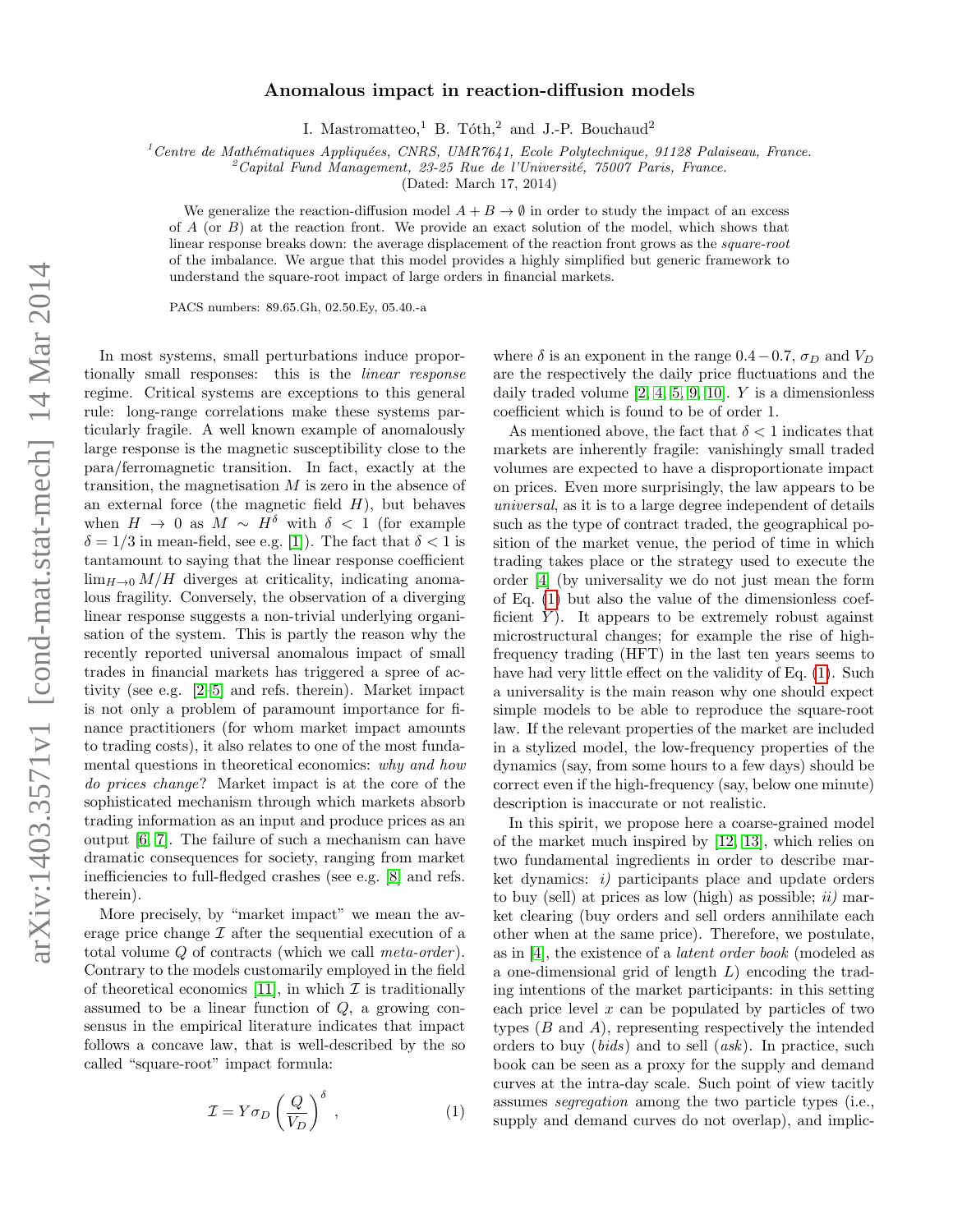itly enforces the presence of a finite spread separating the highest bid (the rightmost  $B$  particle) and the lowest ask (the leftmost A particle) through a market clearing condition.

The stochastic dynamics that we propose for the particles populating the book consists of a hopping process for both type of particles (each particle can jump either right or left with probability  $D$  per unit time) and of a reaction process mimicking the market clearing condition: particles at the same site will have a probability  $\lambda$  per unit time to start a reaction process (we will eventually consider the limit  $\lambda \to +\infty$ ). The reaction process may have three different outcomes, chosen at random according to the value of two parameters  $p$  and  $m$ :

$$
A + B \to \emptyset \quad \text{w. prob.} \quad 1 - p \tag{2}
$$

<span id="page-1-3"></span>
$$
A + B \to B \quad \text{w. prob.} \quad p \frac{1+m}{2} \tag{3}
$$

$$
A + B \to A \quad \text{w. prob.} \quad p \frac{1 - m}{2} \,. \tag{4}
$$

For  $p = 0$ , this boils down to the model studied in [\[12,](#page-4-10) [13\]](#page-4-11), but this setting is too restrictive as it does not allow one to introduce a *bias*  $m$ , which is of course a crucial ingredient to study impact. In fact, the events associated with  $p > 0$  can be interpreted as due to the action of an additional agent, who adds to the system an extra bid particle (with probability  $(1+m)/2$ ) or an extra ask particle (with probability  $(1-m)/2$ ). The lack of a conservation law for the difference between the number of buy and sell particles is then explained by the imbalance introduced by such extra agent. Finally, we suppose that a flux of particles per unit time  $J_B = J_A = J$  (of type B and A) are inserted at the boundaries (respectively at sites 1 and L). Hence, the system lies in a non-equilibrium state due to the presence of an external particle pressure, representing the flux of orders coming from new participants, that can become interested in entering the market. The model will only make sense if the results do not depend on  $L$ , which is to a large extent arbitrary.

The model described above leads in continuous approximation to the following dynamics:

$$
\frac{\partial \langle b(x,t) \rangle}{\partial t} = D \frac{\partial^2 \langle b(x,t) \rangle}{\partial x^2} - \lambda u_A \langle a(x,t) b(x,t) \rangle
$$
 (5)

<span id="page-1-2"></span>
$$
\frac{\partial \langle a(x,t) \rangle}{\partial t} \ = \ D \frac{\partial^2 \langle a(x,t) \rangle}{\partial x^2} - \lambda u_B \langle a(x,t) b(x,t) \rangle \ , \ (6)
$$

where  $a(x, t)$  and  $b(x, t)$  are the densities of particles of type A and B, and  $u_A = 1 - p(\frac{1+m}{2})$  and  $u_B = 1$  $p(\frac{1-m}{2})$ . In this limit the conditions at the boundary become the Neumann boundary conditions

$$
J = -D \frac{\partial \langle b(x, t) \rangle}{\partial x} \Big|_{x=0} \qquad 0 = -D \frac{\partial \langle b(x, t) \rangle}{\partial x} \Big|_{x=L} (7)
$$
  

$$
0 = -D \frac{\partial \langle a(x, t) \rangle}{\partial x} \Big|_{x=0} -J = -D \frac{\partial \langle a(x, t) \rangle}{\partial x} \Big|_{x=L} (8)
$$

This model is extremely hard to solve in one dimension due to the presence of strong correlations among the particle positions [\[14,](#page-4-12) [15\]](#page-4-13). Whereas in higher dimension (or in the small coupling regime  $\lambda J^{-1/2}D^{-1/2} \ll 1$ ) the mean field approximation  $\langle ab \rangle = \langle a \rangle \langle b \rangle$  is quite accurate, in one dimension and in the large coupling regime  $\lambda J^{-1/2}D^{-1/2} \gg 1$  (which is relevant here), interactions are too strong for the mean-field prediction to be even qualitatively correct [\[14,](#page-4-12) [15\]](#page-4-13). In that case, even in the simpler case  $p = 0$ , it is necessary to rely on approximate results obtained by using sophisticated renormalization group techniques [\[16\]](#page-4-14) or to resort to numerical simulations [\[17,](#page-4-15) [18\]](#page-4-16).

In our setting, the symmetric case  $p = 0$  corresponds to the case in which the flux of the market is balanced, i.e., no meta-order is being executed. Hence, it represents the market unperturbed state, and it is then worth to underline its main features. First, we remark that in the symmetric case  $u_A = u_B$ , due to the conservation law for the difference of  $A$  and  $B$  particles, the combination  $\varphi = b - a$  follows a diffusion equation of the type  $\partial_t \varphi = D \partial_{xx}^2 \varphi$ , subject to the boundary condition  $-D\partial_x\varphi|_{x=0,L} = J$ . The stationary state is immediate to compute and results in a linear density profile:

<span id="page-1-1"></span>
$$
\varphi_{st}(x) = -(J/D)(x - L/2). \tag{9}
$$

Second, the interface of the model  $x_t^*$  (corresponding to the traded price) diffuses anomalously: while at large times the boundaries obviously confine the system between  $x = 0$  and  $x = L$ , in the small time regime  $tD/L^2 \ll 1$  the interface diffuses very slowly, as the law of  $|x_t^* - x_0^*|$  is found to be compatible with  $\sim \log t$  (as opposed to the case  $J = 0$  considered in [\[16\]](#page-4-14) which leads to  $|x_t^* - x_0^*| \sim t^{1/4}$ ). In particular for  $L \to \infty$  the interface – and hence the mid-price – is sub-diffusive. Despite being at odds with empirical observations of actual financial markets, sub-diffusion of the price within the model is expected from the confining effect of the order book itself: the diffusive nature of prices in a financial market (namely, the fact that for times larger than a few trades one has  $|x_t^* - x_0^*| \sim t^{1/2}$  is enforced by *strategic* interactions, a mechanism which we have chosen not to include in the present version of our model (see [\[4,](#page-4-7) [5\]](#page-4-2) for a detailed discussion of this point).

The goal of the present discussion is to investigate the change in the interface position due to an imbalance in the order flux, i.e. the case  $p \neq 0, m \neq 0$ . We model such imbalance by supposing that the system, after being prepared in the symmetric stationary state at time  $t = 0$ , is subject to a sudden change of the values  $p$  and/or  $m$ controlling the imbalance parameters  $u_A, u_B$  until a time  $t = T$ . In that case, it is convenient to study the evolution of the linear combination  $\psi = u_B b - u_A a$ , which again follows a simple diffusion equation:

<span id="page-1-0"></span>
$$
\frac{\partial \langle \psi(x,t) \rangle}{\partial t} = D \frac{\partial^2 \langle \psi(x,t) \rangle}{\partial x^2} , \qquad (10)
$$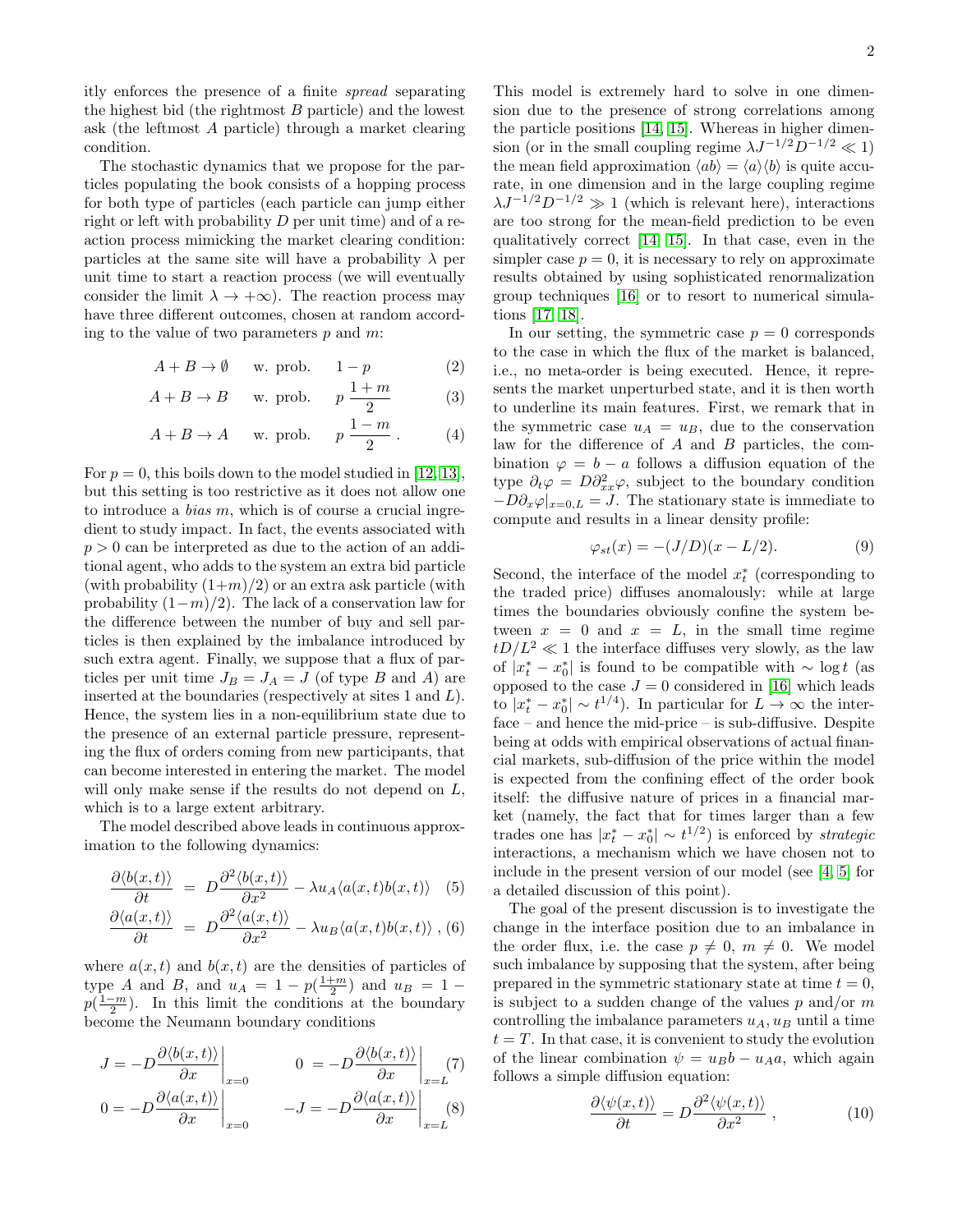with boundary conditions

<span id="page-2-0"></span>
$$
Ju_B = -D \frac{\partial \langle \psi(x, t) \rangle}{\partial x} \bigg|_{x=0} \quad Ju_A = -D \frac{\partial \langle \psi(x, t) \rangle}{\partial x} \bigg|_{x=L}.
$$
\n(11)

The interest in the field  $\psi$  lies in the fact that for  $\lambda \to \infty$ its zeroes *coincide* with the zeroes of the field  $\varphi = b$ a. Hence, by identifying the average price change  $\langle x_t^* \rangle$ with the point verifying  $\langle \varphi(\langle x_t^* \rangle, t) \rangle = 0$ , it is possible to connect the solution of Eq. [\(10\)](#page-1-0) with the expected position of the interface at a time  $t = T$  after the initial perturbation. The solution of Eq. [\(10\)](#page-1-0) subject to the boundary conditions [\(11\)](#page-2-0) and the initial conditions [\(9\)](#page-1-1) is:

<span id="page-2-1"></span>
$$
f(y,\tau) = \frac{1}{12}(u_B - u_A) - \frac{u_B + u_A}{2}y + \frac{u_B - u_A}{2}y^2
$$
 (12)  
+ 
$$
(u_B - u_A)\tau - \frac{u_B - u_A}{2} \sum_{n=1}^{\infty} \frac{\cos(2\pi n y)}{\pi^2 n^2} e^{-4\pi^2 n^2 \tau},
$$

where we have defined the dimensionless variables

$$
\tau = DT/L^2 \tag{13}
$$

$$
y = x/L - 1/2 \tag{14}
$$

$$
f(y,\tau) = \frac{D}{JL}\psi(y(x),T(\tau)).
$$
 (15)

An inspection of Eq. [\(12\)](#page-2-1) at  $\tau = 0$  reveals that the motion of the interface is due to the discontinuous shape of  $\psi(x,0)$  right after the perturbation: the smooth stationary shape of  $\varphi_{st}(x)$  is mapped into the piecewise linear function  $\psi(x,0)$ . Additionally, the boundary conditions for  $\psi$  are asymmetric, implying that in the modified coordinates the side pushing the interface with more pressure encounters a milder resistance on the other side in terms of particle density. The trajectory of the average midpoint  $\langle x_T^* \rangle = L(1/2 + y_\tau^*)$  can be computed by exploiting the relation

<span id="page-2-2"></span>
$$
0 = \frac{d}{d\tau} f(y_{\tau}^*, \tau) = \frac{\partial f}{\partial y} \dot{y}_{\tau}^* + \frac{\partial f}{\partial \tau} , \qquad (16)
$$

while the partial derivatives can be extracted from Eq. [\(12\)](#page-2-1), which implies:

<span id="page-2-6"></span>
$$
\frac{\partial f}{\partial \tau} = (u_B - u_A)\Theta_3(\pi y, e^{-4\pi^2 \tau})
$$
(17)  

$$
\frac{\partial f}{\partial y} = -\frac{u_B + u_A}{2} + (u_B - u_A) \int_0^y dy' \Theta_3(\pi y', e^{-4\pi^2 \tau}).
$$

where  $\Theta_3(z,q)$  is the Jacobi theta function of the third kind. The above expressions can be used to solve Eq. [\(16\)](#page-2-2) with respect to  $j^*_{\tau}$ . A small  $\tau$  expansion for  $\Theta_3(\pi y, e^{-4\pi^2 \tau})$  leads finally to a differential equation for the trajectory  $y^*_{\tau}$ , whose solution is

<span id="page-2-3"></span>
$$
y_{\tau}^* = 2\alpha \left( u_B / u_A \right) \tau^{1/2} , \qquad (18)
$$



<span id="page-2-5"></span>FIG. 1: (Main figure) Average change in the position of the mid-point  $\mathcal{I} = \langle x_t^* \rangle - L/2$  after a perturbation of duration  $T$ . We compare the results of simulations of systems of different length (dashed lines) with the analytical prediction valid in the limit  $L \to \infty$  (solid line) finding very good agreement. We have used the parameters  $J = D = 1$ ,  $p = 0.5$  and  $m = 0.75$ . The limit  $\lambda \to \infty$  is enforced by setting  $\lambda = 10^3$ . Also notice the crossover of the curve to the linear regime (indicating  $Dt/L^2 \gtrsim 1$ ) appearing in the curve for  $L = 50$ . (*Inset*) Average change in the mid-point position  $\mathcal I$  compared against the volume imbalance  $Q$  for a simulated system of length  $L = 100$ (dashed lines). The solid line indicates the mean-field (MF) estimate predicted by Eq. [\(20\)](#page-3-0). We have chosen the parameters  $D = J = 1, \lambda = 1000, p = 1$  and  $m = 0.5$ .

where the function  $\alpha(z)$  satisfies the transcendental equation:

<span id="page-2-4"></span>
$$
\alpha(z) \left( \frac{z+1}{z-1} - \text{erf}[\alpha(z)] \right) - \frac{1}{\sqrt{\pi}} e^{-\alpha^2(z)}.
$$
 (19)

Eqs. [\(18\)](#page-2-3) and [\(19\)](#page-2-4) are our central result: they state that the average change in the interface position grows as the square root of the rescaled time. Moreover, when putting back the original units, one finds that  $\langle x_T^* \rangle - L/2 =$  $2\alpha(DT)^{1/2}$ , independent of L. This means that in the infinite size limit  $DT/L^2 \to \infty$  the impact is unaffected by the long size behavior of the system. Finally, in this regime Eq.  $(18)$  becomes exact, as the large L regime corresponds to the small  $\tau$  limit. Numerical simulations of the model have been performed in this regime, finding perfect agreement with Eq. [\(18\)](#page-2-3) (see Fig. [1\)](#page-2-5).

In order to relate this findings to empirical results on market impact Eq. [\(1\)](#page-0-0), we need to link the variation of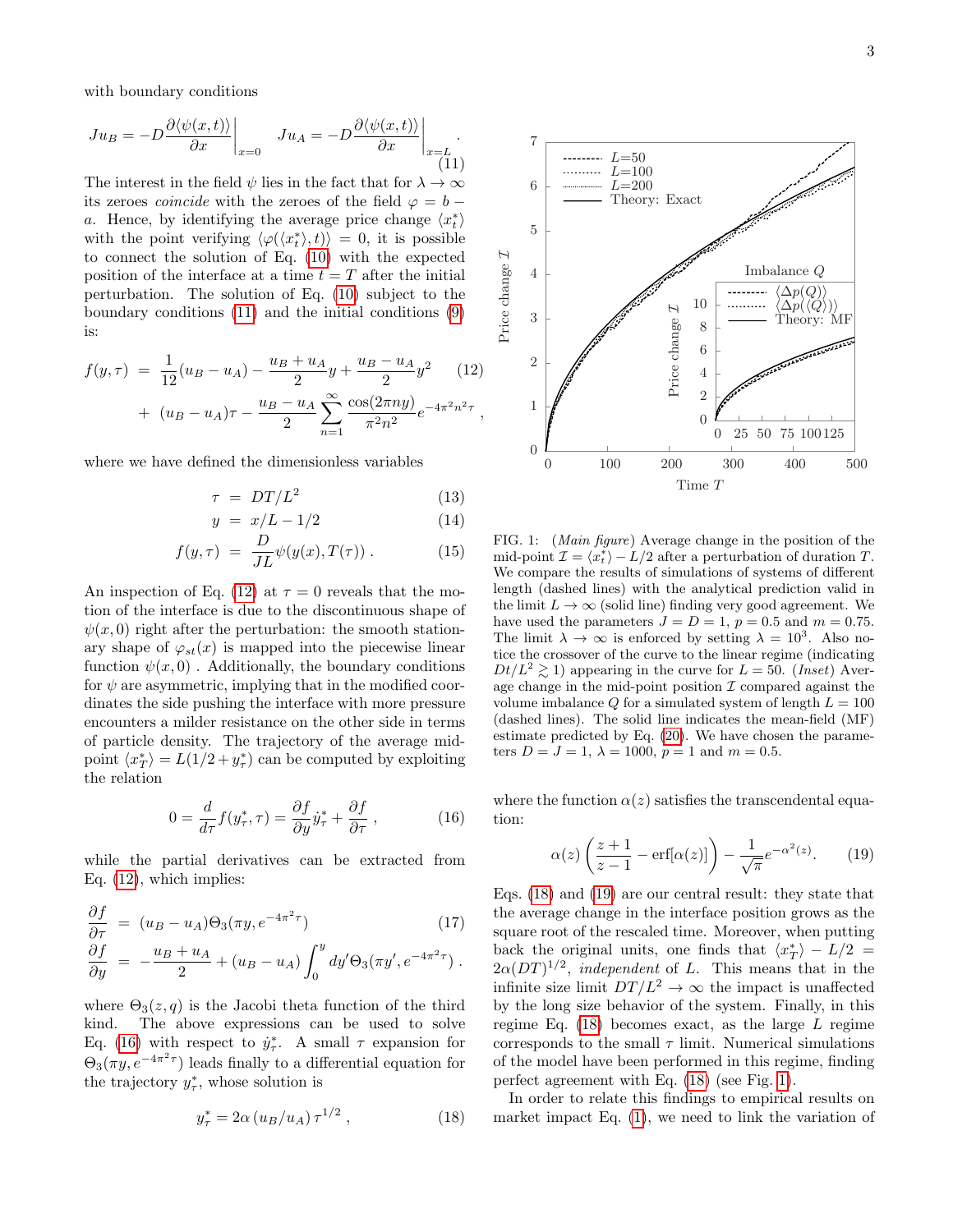the mid-price  $\langle x_T^* \rangle$  to the executed volume Q. According to the financial interpretation suggested above,  $p > 0$ represents the action of an additional agent which for  $m \neq 0$  is introducing a bias in the volume imbalance. Hence it is natural to identify such bias as the volume Q executed by the agent. Its average is equal to  $\langle Q \rangle =$  $\int dx \langle (b-a) \rangle = D \int dt \langle \langle \partial_x a \rangle_{x=x^{*,+}} + \langle \partial_x b \rangle_{x=x^{*,-}} \rangle$ , the average number of A particles that reached the interface minus the number of B particles that touched the reaction zone. Another quantity of interest is  $\langle V \rangle$  =  $D \int dt \, (\langle \partial_x a \rangle_{x=x^{*,+}} - \langle \partial_x b \rangle_{x=x^{*,-}})$ , which is equal to the total number of particles that reacted. An accurate approximation of  $\langle Q \rangle$  and  $\langle V \rangle$  can be obtained by mapping Eq. [\(17\)](#page-2-6) on the original coordinate system, so to integrate in time the fluxes through the interface. Exploiting again the properties of the Jacobi theta function of the third kind, one finds that

$$
\langle Q \rangle = \beta (u_B/u_A)(JT) \tag{20}
$$

<span id="page-3-0"></span>
$$
\langle V \rangle = \gamma (u_B/u_A)(JT) , \qquad (21)
$$

where the functions  $\beta(z)$  and  $\gamma(z)$  are given by

$$
\beta(z) = \frac{1}{2z} \left[ (z^2 - 1) - \text{erf}[\alpha(z)](z - 1)^2 \right] \tag{22}
$$

<span id="page-3-1"></span>
$$
\gamma(z) = \frac{1}{2z} \left[ (z+1)^2 - \text{erf}[\alpha(z)](z^2 - 1) \right] . \quad (23)
$$

Eq. [\(20\)](#page-3-0) leads to an approximate estimate of the impact of the type  $\mathcal{I} = 2\alpha (QD/\beta J)^{1/2}$ , which is in very good agreement with the simulation results shown in the inset of Fig. [1.](#page-2-5) Eq. [\(23\)](#page-3-1) can be used to characterize the imbalance parameter  $z = u_B/u_A$  as a function of the participation rate of the additional agent  $\phi = 2Q/(Q + V)$ , whose average is equal in mean-field approximation to

$$
\langle \phi(z) \rangle = \frac{2\beta(z)}{\beta(z) + \gamma(z)} . \tag{24}
$$

Eqs. [\(22\)](#page-3-1) and [\(23\)](#page-3-1) can also be used to associate the Y term appearing in Eq. [\(1\)](#page-0-0) with the combination  $Y(z) =$  $\alpha(z)\beta^{-1/2}(z)$ . For small  $\phi$  this is approximately equal to  $Y \approx (\phi/4\pi)^{1/2}$ , at odds with empirical observations.

All the above results hold in an extremely broader context: (i) if drifts term of the type  $\mu \langle \partial_x a \rangle$ ,  $\mu \langle \partial_x b \rangle$ , or if decay terms  $-\nu\langle a \rangle$ ,  $-\nu\langle b \rangle$  are added to Eq. [\(5\)](#page-1-2), then an extra timescale will implicitly be induced in the model. In this case Eqs. [\(18\)](#page-2-3), [\(22\)](#page-3-1) and [\(23\)](#page-3-1) will still provide a correct description of the system in regime of small times. Secondly,  $(ii)$  when changing the reaction term  $\lambda u_{A/B} a b$  to any other symmetric combination of a and b, the equation for  $\psi$  will be unaltered. This implies that by appropriately tuning the reaction term, it is possible to change the diffusion properties of the system all the way from  $\log t$  to  $t^{1/2}$  without affecting the square-root impact law, Eq.  $(18)$  (see Fig. [2\)](#page-3-2).

In this paper, we have provided an analytically tractable implementation of the type of system proposed



<span id="page-3-2"></span>FIG. 2: Fluctuations in the interface position for a modified model in which the terms  $u_A$  and  $u_B$  are random variables. In particular we change Eq. [\(2\)](#page-1-3) by choosing with probability  $1-p$ the sign of the reaction  $(A+B \to \text{either } A \text{ or } B)$  according to a zero-mean, long range correlated process with tail exponent  $\gamma$ . We find that the diffusion properties of the model change even though the impact properties are unaffected. We plot the variance of the interface position for different values of  $\gamma$ for the set of parameters  $L = 400$ ,  $J = D = 1$ ,  $\lambda = 1000$  and  $p = m = 0.$ 

in [\[4\]](#page-4-7): in our model market clearing indeed induces a locally linear (V-shaped) liquidity profile close to the traded price, which in turn induces a square root impact shape, as suggested by the mean-field argument in [\[4\]](#page-4-7). However, it is highly non-trivial that such a mean-field argument gives the correct answer since the fluctuations in the interface position are in fact found to be much larger than the impact itself. It is therefore quite important to have a model where the "square-root" impact can be established analytically (rather than numerically, as in [\[4,](#page-4-7) [5\]](#page-4-2)). Even though the exact predictions of our stylized model might depend on the actual choice of the reaction parameters, our results suggest that in a one-dimensional system of annihilating particles, a concave dependence of the interface position on the flux imbalance should be regarded as the rule, rather than as the exception. This confirms that very generic features (diffusion and market clearing condition) are, as surmised in [\[4\]](#page-4-7), sufficient to explain the anomalous reaction of prices to volume imbalances. As emphasized in [\[4\]](#page-4-7) and recalled in the introduction, this also means that markets are "critical",